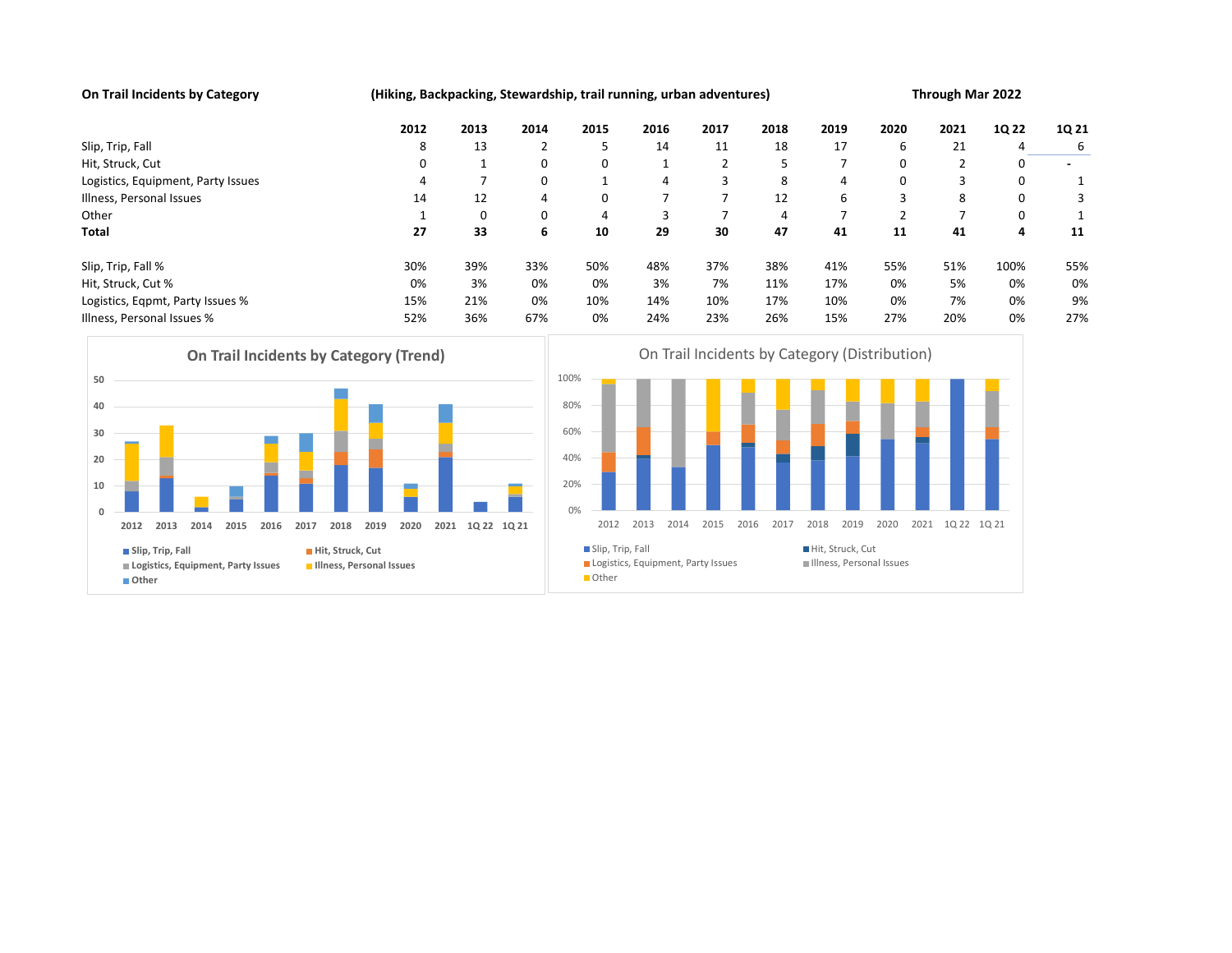On Trail Incident Rates by Category (Hiking, Backpacking, Stewardship, trail running, urban adventures) Through Mar 2022 2012 2013 2014 2015 2016 2017 2018 2019 2020 2021 1Q 22 1Q 21 Slip, Trip, Fall 1.0 1.6 0.4 0.7 1.7 0.8 1.5 1.4 1.2 1.7 1.7 1.1 Hit, Struck, Cut - 0.1 - - 0.1 0.1 0.4 0.6 - 0.2 - - Logistics, Equipment, Party Issues 0.5 0.9 - 0.1 0.5 0.2 0.7 0.3 - 0.2 - 0.2 Illness, Personal (conditioning, skills) 1.7 1.5 0.7 - 0.9 0.5 1.0 0.5 0.6 0.6 - 0.6 Other 0.1 - - 0.5 0.4 0.5 0.3 0.6 0.4 0.6 - 0.2 Total 3.3 4.1 1.1 1.4 3.6 2.1 4.0 3.4 2.3 3.2 1.7 2.1 Slip, Trip, Fall 30% 39% 33% 50% 48% 37% 38% 41% 55% 51% 100% 55% Hit, Struck, Cut 0% 3% 0% 0% 3% 7% 11% 17% 0% 5% 0% 0% Logistics, Equipment, Party Issues 15% 21% 0% 10% 14% 10% 17% 10% 0% 7% 0% 9% Illness, Personal (conditioning, skills) 52% 36% 67% 0% 24% 23% 26% 15% 27% 20% 0% 27% Other 4% 0% 0% 40% 10% 23% 9% 17% 18% 17% 0% 9% 2012 2013 2014 2015 2016 2017 2018 2019 2020 2021 1Q 22



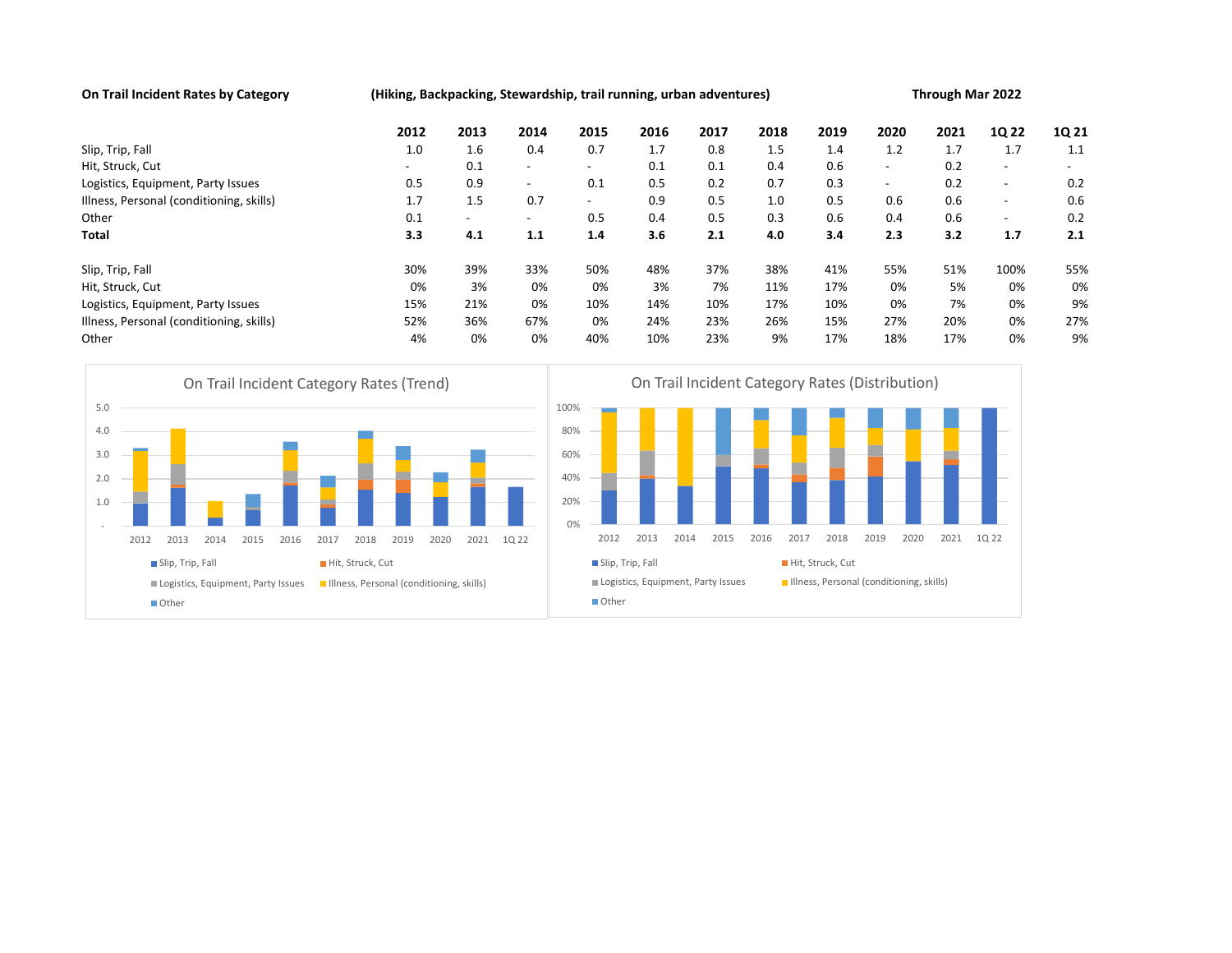On Trail Incidents by Severity (Hiking, Backpacking, Stewardship, trail running, urban adventures) Through Mar 2022

|                                                                                                                                                                                                                 | 2012                             | 2013               | 2014         | 2015                                           | 2016         | 2017                            | 2018                                                     | 2019                                                                          | 2020 | 2021           | 1Q 22 | 1Q 21 |
|-----------------------------------------------------------------------------------------------------------------------------------------------------------------------------------------------------------------|----------------------------------|--------------------|--------------|------------------------------------------------|--------------|---------------------------------|----------------------------------------------------------|-------------------------------------------------------------------------------|------|----------------|-------|-------|
| CMS (Critical, Major, Significant)                                                                                                                                                                              | 5                                | 5                  | $\mathbf{1}$ | 1                                              | 3            | 0                               | 6                                                        | 3                                                                             | 0    | 4              | 3     | 1     |
| Minor                                                                                                                                                                                                           | 21                               | 28                 | 3            | 9                                              | 21           | 18                              | 23                                                       | 28                                                                            | 8    | 25             | 0     | 8     |
| Near Miss, Safe Concern                                                                                                                                                                                         | 0                                | 0                  | 0            | $\mathbf 0$                                    | 4            | $\overline{7}$                  | 11                                                       | 5                                                                             | 5    | 11             | 1     | 2     |
| Assistance Given                                                                                                                                                                                                | 1                                | 0                  | 2            | 0                                              | 0            | 0                               | 1                                                        | 2                                                                             | 0    | 0              | 0     | 0     |
| Information, Other                                                                                                                                                                                              | $\mathbf 0$                      | $\mathbf 0$        | 0            | $\mathbf 0$                                    | $\mathbf 0$  | 5                               | 6                                                        | 3                                                                             | 0    | 1              | 0     | 0     |
| Total                                                                                                                                                                                                           | 27                               | 33                 | 6            | 10                                             | 28           | 30                              | 47                                                       | 41                                                                            | 13   | 41             | 4     | 11    |
| CMS%                                                                                                                                                                                                            | 19%                              | 15%                | 17%          | 10%                                            | 11%          | 0%                              | 13%                                                      | 7%                                                                            | 0%   | 10%            | 75%   | 9%    |
| Minor %                                                                                                                                                                                                         | 78%                              | 85%                | 50%          | 90%                                            | 75%          | 60%                             | 49%                                                      | 68%                                                                           | 62%  | 61%            | 0%    | 73%   |
| Near Miss, Safe Concern %                                                                                                                                                                                       | 0%                               | 0%                 | 14%          | 23%                                            | 23%          | 12%                             | 38%                                                      | 27%                                                                           | 25%  | 18%            |       |       |
| <b>Assistance Given %</b><br>0%<br>4%                                                                                                                                                                           |                                  |                    |              | 0%                                             | 0%           | 0%                              | 2%                                                       | 5%                                                                            | 0%   | 0%             | 0%    | 0%    |
| Information, Other %                                                                                                                                                                                            | 0%                               | 0%                 | 0%           | 0%                                             | 0%           | 17%                             | 13%                                                      | 7%                                                                            | 0%   | 2%             | 0%    | 0%    |
| On Trail Incident Severity (Trend)<br>50<br>40<br>30<br>20<br>10<br>$\mathbf{0}$<br>2012<br>2013<br>2014<br>2015<br>2016<br>2017<br>2018<br>CMS (Critical, Major, Significant) Minor<br>Near Miss, Safe Concern | 2019<br>2020<br>Assistance Given | 2021 1022 1021     |              | 100%<br>80%<br>60%<br>40%<br>20%<br>0%<br>2012 | 2013<br>2014 | 2015<br>Near Miss, Safe Concern | 2016<br>2017<br>CMS (Critical, Major, Significant) Minor | On Trail Incident Severity (Distribution)<br>2018<br>2019<br>Assistance Given | 2020 | 2021 1022 1021 |       |       |
|                                                                                                                                                                                                                 |                                  | Information, Other |              |                                                |              |                                 |                                                          |                                                                               |      |                |       |       |